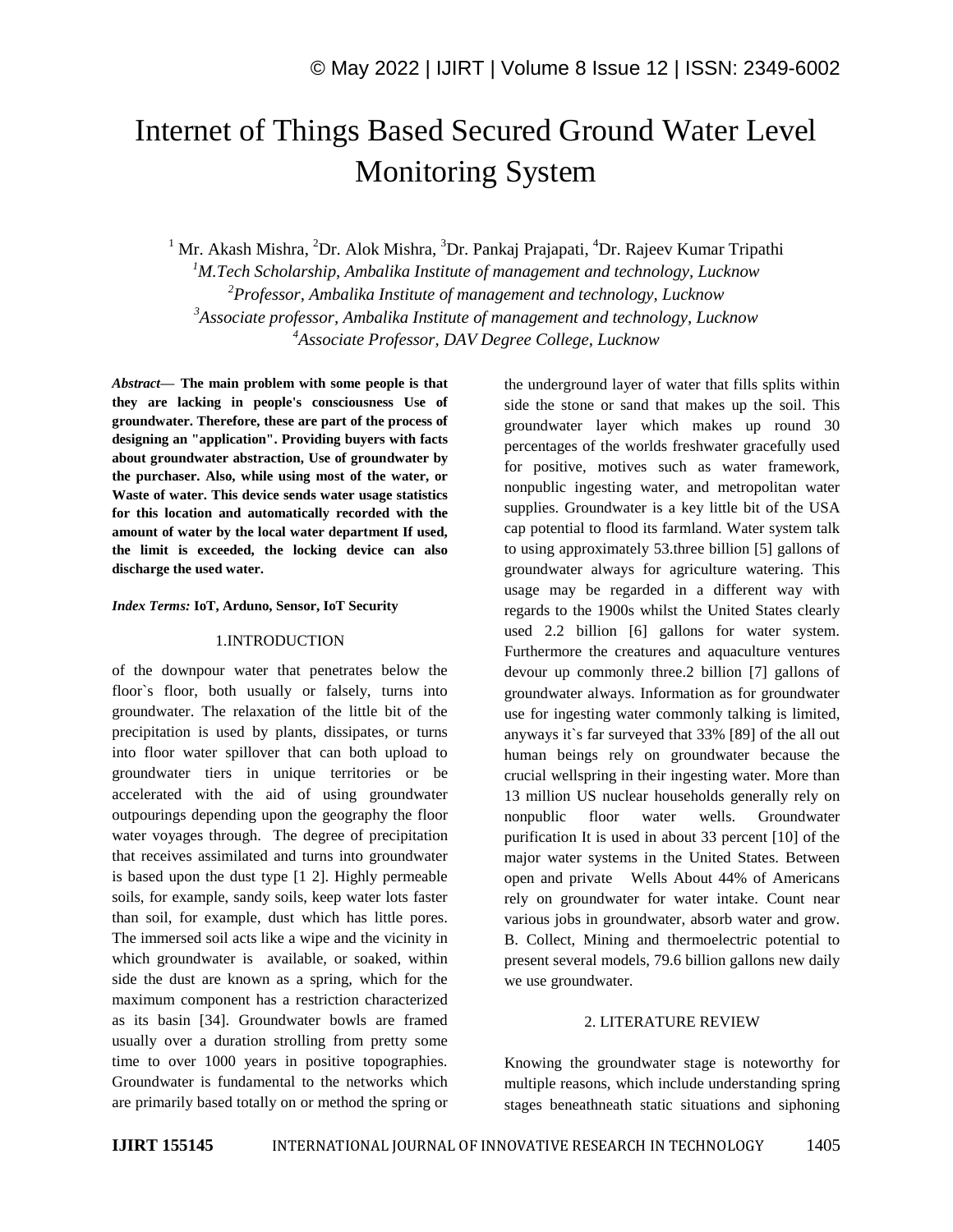situations, selecting how the stages accomplice with close with the aid of using floor water sources, and perceiving how floor headway has stimulated the spring. Groundwater extraction from siphoning groundwater for floor use has the quality impact on the percentage of groundwater [11-12] set apart in a spring and the price at which it finishes off or energizes. The maximum critical final results of over the pinnacle groundwater siphoning are that the water desk may be lowered. It is crucial to display and realize the groundwater stages lawsuits uninteresting any wells that allows you to have noteworthy draw down of the spring since the water desk stages will deliver a clever thought of the impact of the brand new properly. For water to be pulled returned starting from the maximum punctual stage, must be directed from a properly that compasses below the water desk [13-14]. The records assembled with the aid of using checking groundwater may be used to select the percentage of groundwater that may effectively be pulled returned earlier than no extra water may be siphoned. Close with the aid of using water managers can guard wells from going dry and preclude the development of regularly disastrous nice groundwater into the spring. In the occasion that groundwater stages decline exorbitantly [15] far, with the aid of using then the properly proprietor can also additionally want to increase the properly, drill some other properly, or, at any price, try and reduce down the siphon which can emerge as being high-priced for the proprietor. Despite the value of extending the importance of the properly, getting into some other properly, or shifting the direct down because the importance to water constructs; the water need to now be lifted better to upward push to the pinnacle. Sometimes there can be a hazard that siphons are used to boost the water (in place of artesian wells), more essentialness is needed to force the siphon which realizes constantly exorbitant water. In the stop a substantial properly may want to emerge as being prohibitively high-priced to siphon water from. Certain areas lowering the water desk stage can significantly have an effect on the groundwater`s nice. In waterfront freshwater spring`s salt water interruption can appear whilst the diverse densities of each the saltwater and new water allow the ocean water to barge in into the brand new water aquifer [16-17]. Often beach the front groundwater springs bolster big populaces in which the hobby for groundwater withdrawals surpasses the brand new water revive price allowing salt water to strengthen into the spring sullying the water. Worldwide Positioning System (GPS) and close by situating calculations may be applied to acquire location and situating records of water. By which the place of the water frame with the waft price is proven in cellular simply. The sensor is used to discover the Moisture content material and Temperature of the sure location in the underground water and whilst the restriction exceeds the Notification is dispatched to the Customer and Government water board automatically.

## 3. PROPOSED SYSTEM

3.1 Water Level Sensor Water stream sensor comprises of a plastic valve from which water can pass. Water pivots alongside a Hall Effect sensor that sense and measures the water stream [18-19]. The fundamental working guideline behind the working of this sensor is the Hall Effect. As per this standard, in this sensor, a voltage distinction is instigated in the conductor because of the revolution of the rotor. This initiated voltage distinction is transverse to the electric flow.



Figure: 1. Water flow sensor

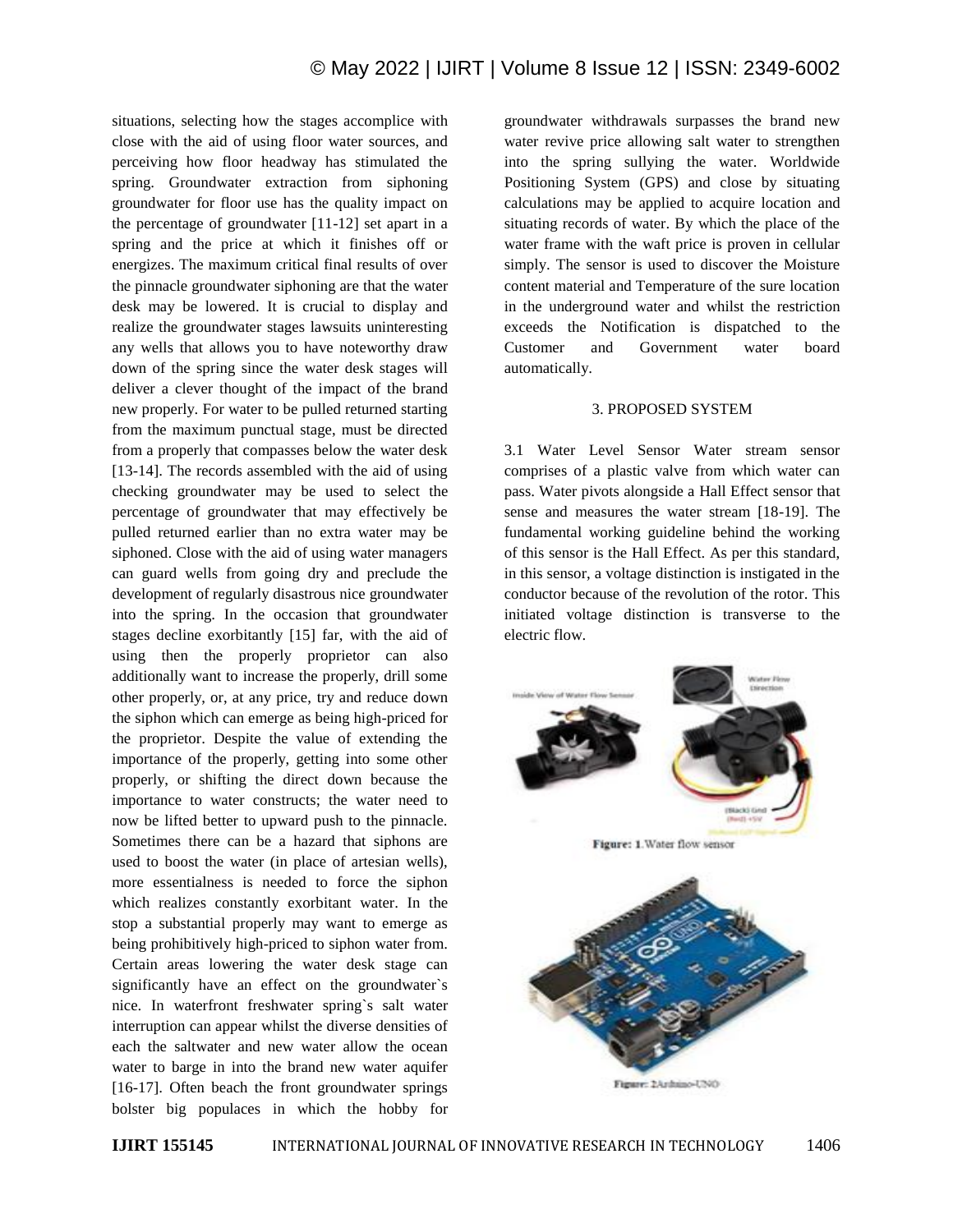| <b>Arduino function</b> |                                       |                                 | <b>Arduino function</b> |
|-------------------------|---------------------------------------|---------------------------------|-------------------------|
| reset                   | (PCINT14/RESET) PC6[                  | 28 PC5 (ADC5/SCL/PCINT13)       | analog input 5          |
| digital pin 0 (RX)      | (PCINT16/RXD) PD0□2                   | 27 PC4 (ADC4/SDA/PCINT12)       | analog input 4          |
| digital pin 1 (TX)      | (PCINT17/TXD) PD1□                    | 26 PC3 (ADC3/PCINT11)           | analog input 3          |
| digital pin 2           | (PCINT18/INT0) PD2 <sup>4</sup>       | 25 PC2 (ADC2/PCINT10)           | analog input 2          |
| digital pin 3 (PWM)     | (PCINT19/OC2B/INT1) PD3               | 24 PC1 (ADC1/PCINT9)            | analog input 1          |
| digital pin 4           | (PCINT20/XCK/T0) PD4□6                | 23 PC0 (ADC0/PCINT8)            | analog input 0          |
| <b>VCC</b>              | $VCC$ $\Box$                          | 22 GND                          | <b>GND</b>              |
| <b>GND</b>              | GND□®                                 | 21 AREF                         | analog reference        |
| crystal                 | (PCINT6/XTAL1/TOSC1) PB6 <sup>1</sup> | 20 AVCC                         | <b>VCC</b>              |
| crystal                 | (PCINT7/XTAL2/TOSC2) PB7              | 19 PB5 (SCK/PCINT5)             | digital pin 13          |
| digital pin 5 (PWM)     | (PCINT21/OC0B/T1) PD5□11              | 18 PB4 (MISO/PCINT4)            | digital pin 12          |
| digital pin 6 (PWM)     | (PCINT22/OC0A/AIN0) PD6               | 17 PB3 (MOSI/OC2A/PCINT3)       | digital pin 11(PWM)     |
| digital pin 7           | (PCINT23/AIN1) PD7 13                 | 16 PB2 (SS/OC1B/PCINT2)         | digital pin 10 (PWM)    |
| digital pin 8           | (PCINTO/CLKO/ICP1) PB0                | 15 <sup>PB1</sup> (OC1A/PCINT1) | digital pin 9 (PWM)     |

Digital Pins 11,12 & 13 are used by the ICSP header for MOSI, MISO, SCK connections (Atmaga168 pins 17,18 & 19). Avoid lowimpedance loads on these pins when using the ICSP header

GPS (Global Positioning System) that's used to discover the region of the underground sparkling water availability via way of means of storing the complete statistics via way of means of this task within side the Cloud Computing Technology. The Application affords the Guidance with the Data of water in that region visually to the human beings in "Google Map"and it assist electricity conserved and applied efficiently [20]. The restriction of the water is about in accordance to the water availability and exceptional of water to alarm over utilization facts to the human beings and Water Board via way of means of measuring the water float using "Arduino  $\&$ Sensors". Peoples are usually For example deforestation, depleted wetlands, and concrete development motive water to overflow lots faster than it'd normally. This activates dwindled charging of the essential aquifer. The floor water collaboration referenced earlier than greater issues include the elevated price of water and land subsidence. The price of water increments because the profundity of the water desk increments due to costs associated with the energy required to raise the water further. Land subsidence, or soaking in, is introduced approximately via way of means of the loss of assist underground. Groundwater extraction can motive subsidence via way of means of leaving a void wherein the water was and drying the dust allowing it to shrivel and settle. As groundwater is steadily eliminated from the dust the opportunity builds that the floor will settle to occupy the unfilled areas left behind. This settling may be the wellspring of massive damage to the close by networks remembering breaks for establishments, dividers, streets or in all likelihood even sinkholes. It is essential to decide the Powerful groundwater looking

is the quality manner to cope with secures the neighborhood system, make certain a reliable and realistic groundwater gracefully, and assure the sum to be had for sooner or later later [21]. Help line provision with Water Board Advice additionally to be had. The GPS (Global Positioning System) is applied to apprehend the region of the water frame with the subtleties is related to the Google Map secretly. This configuration makes it feasible for the Raspberry pi sensor dispatched the statistics to the Government whilst the water is over utilized or squandered [22].

# 4. DEFINING THE IoT THREAT LANDSCAPE AND SOLUTION REQUIREMENTS

IoT expands the hazard panorama and assault surface. Beyond sincerely the dangers of leveraging community endpoints without manage over safety measures, IoT offers 4 essential dangers safety experts need to understand of in growing a safety technique and defining answer necessities: Vulnerabilities—IoT gadgets are frequently now no longer designed or deployed with safety in thoughts. Some are even taken into consideration "headless," without the cap potential to run safety protocols or be up to date. Companies by no means predicted a printer or a thermostat being concerned in a botnet assault. But it has already happened. Also, even gadgets in which safety become taken into consideration can`t without difficulty be diagnosed or up to date within side the area to cope with new threats. How will you set up a method to identify, categorize, and manage new gadgets? Unsecure Communications—Devices leveraging public networks frequently speak without encryption and ship records on unprotected networks. Traffic is unmonitored, unmanaged, and unprotected. Public Wi-Fi and new approaches that leverage Bluetooth are of precise concern. Are you defining your IoT safety necessities with get admission to exposures in thoughts like public Wi-Fi? Data Leaks—IoT gadgets constitute an unsupervised and unmanaged entrance and go out factor to the community. As such, guidelines set to save you records leaks can also additionally fail to flag records passing via those gadgets. Devices need to be delivered into the larger community fold for guidelines to be enforced. How will your answer follow and enforce Answering these threat questions will provide a starting point for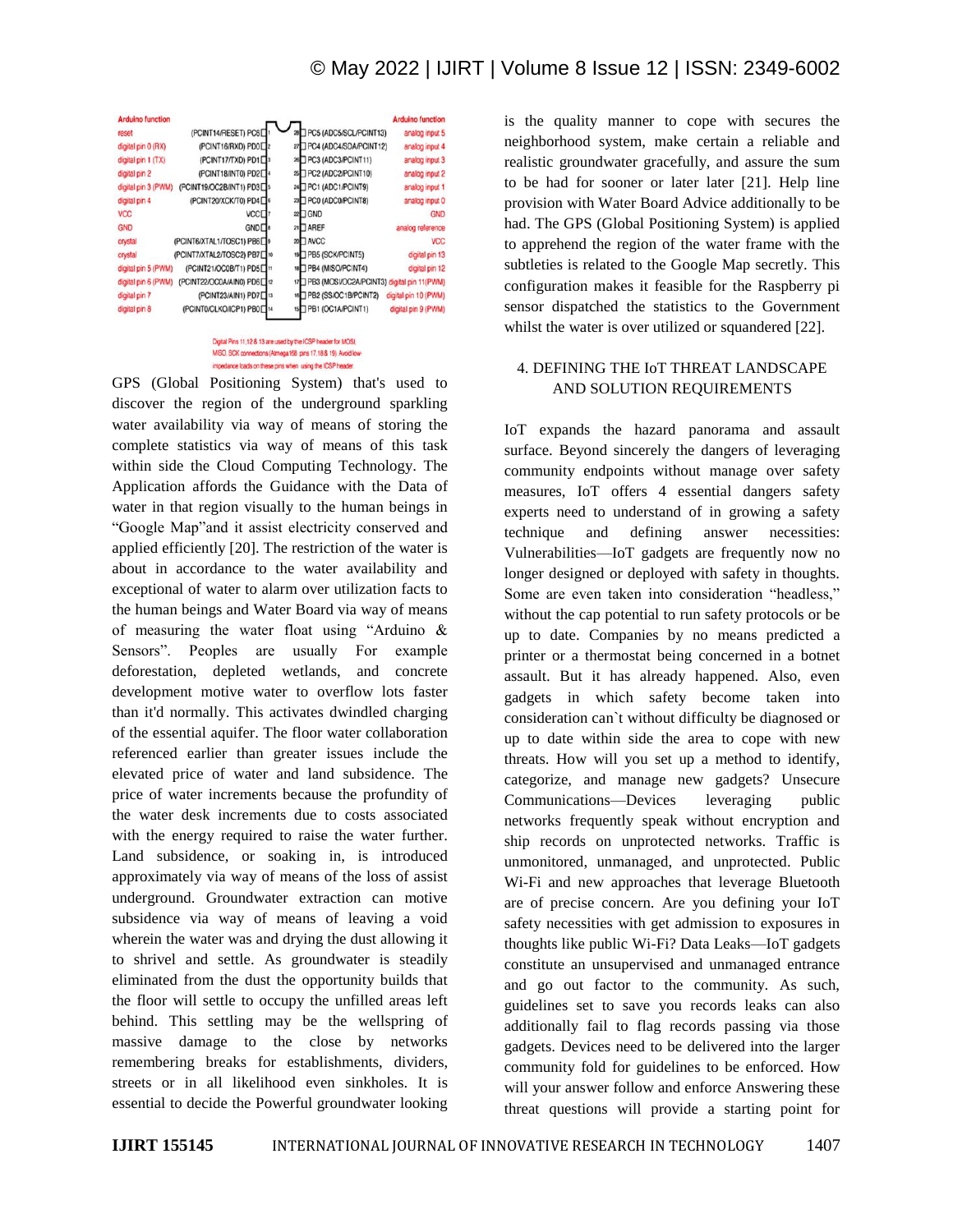security professionals to define the requirements of an IoT security solution. Transforming the IoT frontier into a hardened perimeter or at least gaining the visibility to see threats coming and be able to react to and prevent an attack is the baseline for any new solution.

# 5. CRITICAL ELEMENTS OF THE IoT SECURITY SOLUTION

To manage risk, security professionals must exert a degree of control over IoT infrastructure or, at the very least, its communication with the network. Three strategic areas must be addressed when developing solution requirements to minimize these threats: Learning, Segmentation, and Protection. LEARNING In the age of IoT, it may very well be that the network perimeter cannot be defined. For the secure enterprise, however, visibility is everything. This may be as simple as seeing a new employee's laptop power on and loading the appropriate security patches automatically. It might mean auto configuring access to a software program with a credential-based user policy. The critical piece is that the network must be aware of devices communicating on the network and be smart enough to know how to classify and learn how best to secure them. Without the capability to learn about devices, intelligent threat protection is impossible. When evaluating a solution, look for functionality in two key areas: Device Identification and Discovery—If you are like most organizations, a full view of every device on the network from a single dashboard is elusive. And the moment that snapshot is complete, it often changes. A solution must be able to automatically detect, profile, and classify what's on the network and develop a comprehensive inventory of devices. Once detected and profiled, security teams will be able to answer questions such as: What's the OS and how is it configured? Is the device managed? Is it trusted or rogue? Once discovered and visible, the proper policies can be applied. Predictive Action—The next challenge is to learn behaviors and predicatively react to an attack before it happens. For example, by classifying a device in terms of three categories— Managed Devices (the devices you control), Allowed Devices (the ones you accept but don't control), and Rogue Devices (suspicious devices not in policy compliance)—the fabric can learn the normal

baseline activity for each category. This also helps in assigning a risk score to a device for segmentation and policy purposes. Once the normal behavior is known for these categories, the fabric can monitor for anomalies that will be more easily recognizable, whether it's a policy violation, unusual traffic for the time of day, or systems communicating that don't usually need to. Only with visibility at the macro level, across all categories of device, can an intelligent fabric learn to adapt and take action, becoming more predictive over time.

SEGMENTATION Segmenting the network and devices is about assigning policies and managing risk. When countermeasures fail in a more vulnerable or less critical part of the network, segmentation also protects more critical areas from being compromised. When defining solution requirements, security professionals must have the ability to manage policies, gain insight, and see trends based on risk profiles and type of infrastructure. Consider functionality in three areas when defining requirements for segmentation: Identifying Risk— The first order in segmentation is classification. Users, data, devices, locations, and a host of other criteria must be used to identify categories and assess risk. Systems that hold customer or financial data, for example, should be grouped with the network resources that directly access those systems. Managing Policies and Devices—As the network fabric expands, new devices must be not only discovered but configured based on existing device policies. A solution must provide the granularity to see all device activity and set policies appropriately. The fabric should know that when a new switch goes live, it will automatically inherit predetermined security policies. Networks grow too fast for this to be a manual process. A solution must have the flexibility to set policies by type of device or by users, traffic type, or perhaps even traffic by location or time of day. Policies should be the vehicle by which security professionals manage risk across the network. Exerting Control—Once an intruder gains access, an attacker could roam the network for weeks before acting. Segmenting the network, for example, isolating IoT devices and the other devices, servers, and ports they communicate with, allows the organization to separate resources on a risk basis. Choosing to treat parts of the network that interact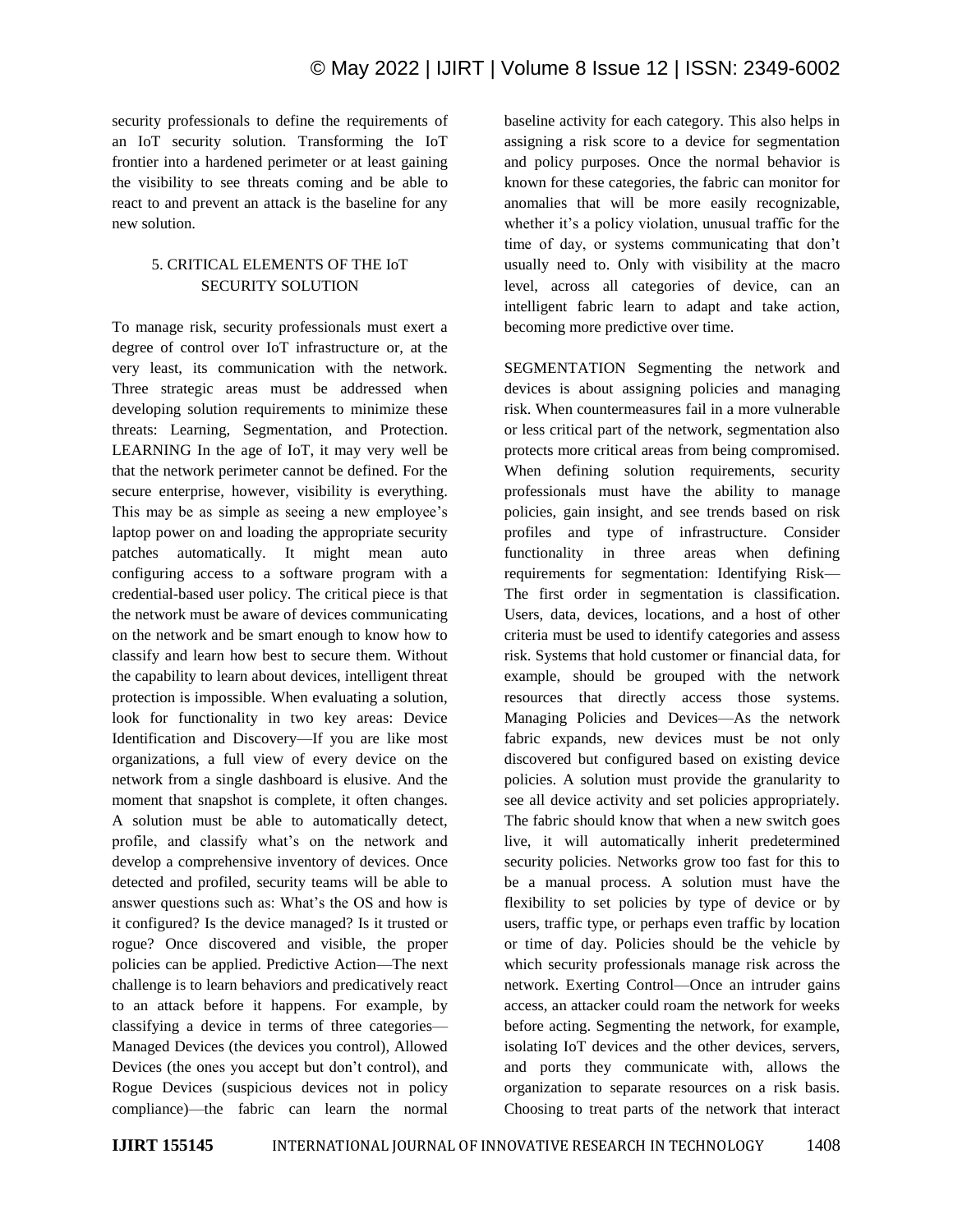with IoT devices differently from a policy standpoint allows the organization to control risk. This type of solution can secure critical network zones and grant IoT devices privileges, based on their risk profile, without compromising other segments of the network.

PROTECTION The mission in IoT security is to first protect the device, then protect the network. Once an IoT device is secured and becomes part of the network, it must be protected in a coordinated fashion with all other network elements. Protection in the IoT realm becomes a matter of policy enforcement. When considering an IoT security solution, focus on one that can flexibly apply policy and enforce policy with automation across the following areas: Policy Flexibility and Enforcement—A flexible solution will have the ability to define and enforce policies on multiple levels across both type of device and access. To meet the challenges of IoT, rules must be enforced governing device behavior, what kind of traffic a device is allowed to generate, where it can be on the network, and even whether it can be on the network at all. BYOD, social media applications, and cloud-based applications are all examples where different policies must be established and enforced. Threat Intelligence—Once controls are established, a solution must be able to consistently enforce policies and translate compliance information across the network to all devices to create an intelligent fabric capable of learning and responding to threats. A solution where this intelligence is distributed throughout the security fabric ensures that the actions taken will be as close to the threat as possible. Even further, this threat intelligence should be capable of soliciting information from sources globally, including from other vendors, to identify threats before they happen and connect the dots with trending and threat information from inside the network. For a comprehensive solution, IoT devices must be subject to the same multilayered monitoring, inspection, and enforcement policies as the rest of the devices on a distributed network. Only then can all parts of the network communicate with each other to share policy information and threat intelligence and protect application data.

# 5. RESULTS

The consumer can view their water consumption through the application shown below and they can communicate to water board through it. It will useful for consumer and immediately they get consumption of water. The flow rate also can able to monitor with help of internet of things. The proposed method is simulated and hardware is implemented [23].



Figure: 5. Results of the Arduino based water monitoring system

## 6. CONCLUSION

In this paper, a model brilliant groundwater level observing framework utilizing Arduino is introduced. For this a few sensors are utilized. The gathered information from the all the sensors are utilized for investigation reason for better arrangement of water level just as stream rate checking can be executed. So this application will be the best challenger continuously checking and control framework and use to comprehend all the groundwater level observing related issues.

IoT will cause a sea change in the way businesses leverage data to make decisions, and in the way we manage our personal lives. This change will also require a rewriting of the network security playbook. When defining the requirements for an IoT security solution, firms must consider an approach anchored with an intelligent, network-wide security fabric that can learn and share information. This new approach must accept that when there is no clear delineation between the network and the outside world, everything that touches the network must be visible. We must assume that all devices at the edge and the core are vulnerable, regardless of how effective we view our perimeter defenses. We must understand that when threats can come from any direction or any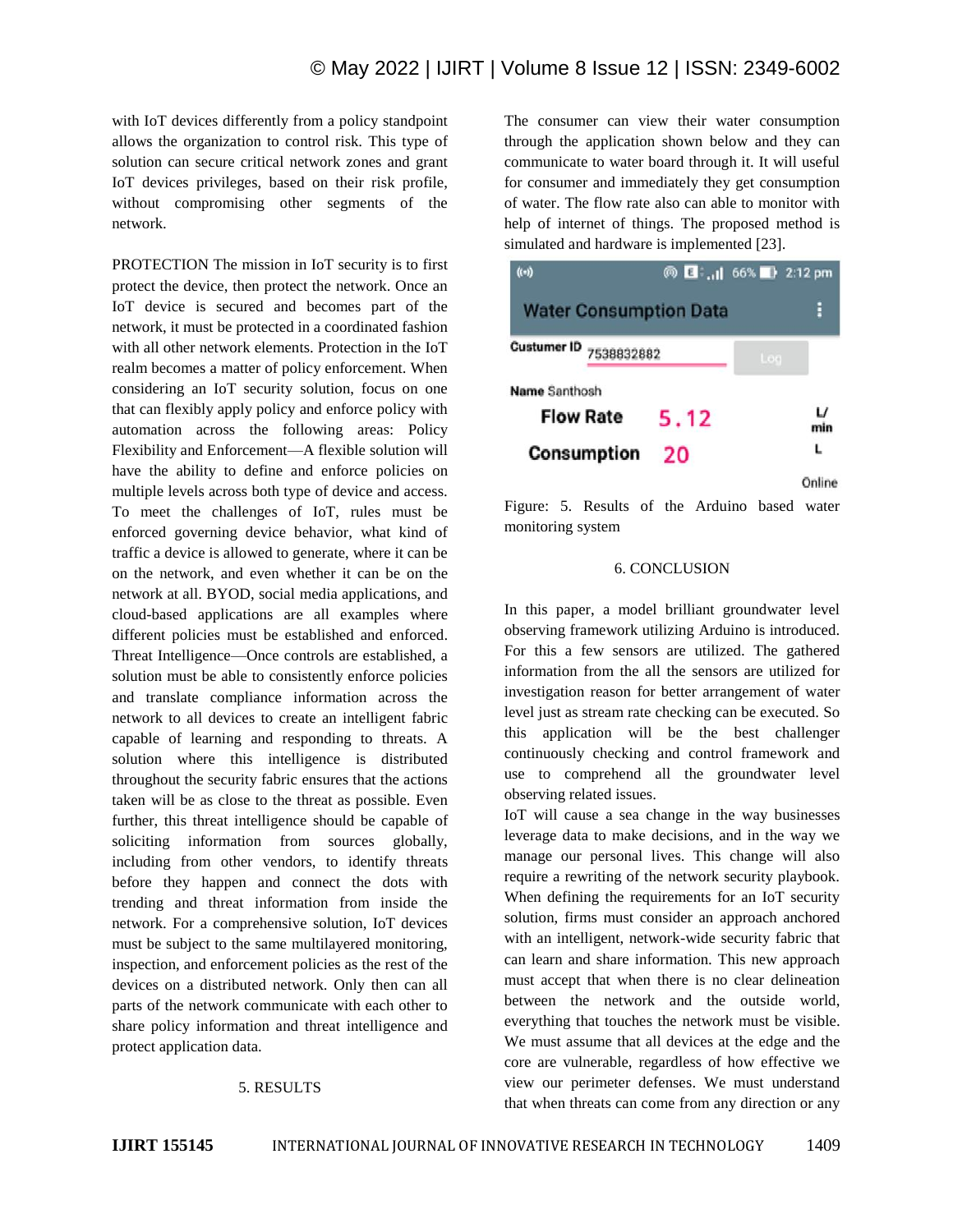source, only an approach that allows us to see everything, segment based on risk, and teach the network to defend itself through intelligence and automation will help us to successfully navigate the waters of IoT security. With this IoT security solution requirements primer as a guide, IT security professionals can demand solutions that look at security holistically, recognizing that IoT devices, like all other elements of the network, must be visible, segmented, and protected.

## REFERENCES

- [1] Alessio B, Walter D, Valerio P, Antonio P, "Integration of Cloud computing and Internet of Things: A survey", Futur Gener Comput Syst 56: pp. 684–700, 2016.
- [2] K. Xu, Y. Qu, K. Yang, "A tutorial on the Internet of Things: From a heterogeneous network integration perspective", IEEE Netw., Vol. 30, No. 2, pp. 102-108, 2016
- [3] Prachet Verma, Akshay Kumar, Nihesh Rathod, Pratik Jain, Mallik Arjun, Renu Subramanian,"Towards an IoT based water management system for a campus", IEEE 2015
- [4] Al-Fuqaha A et al,"Internet of Things: A Survey on Enabling Technologies, Protocols, and Applications", IEEE Commun Surv Tutorials 17(4), pp. 2347–2376, 2015
- [5] Thinagaran Perumal, Md Nasir Sulaiman, Leong.C.Y, "Internet Of Things (IoT) enabled water monitoring system", 2015 IEEE 4th Global Conference on Consumer Electronics (GCCE)..
- [6] Prachet Varma, Akshay Kumar, Nihesh Rathod, Pratik Jain, Mallikarjun S, Renu Subramaniyam, Bhardhwaj Amrutur, M.S.Mohan Kumar, Rajesh Sundresan,"IoT based water management System for a Campus IEEE", IEEE First International Smart Cities Conference (ISC2), 2015.
- [7] Perumal, T.; Sulaiman, M.N.; Mustapha, N.; Shahi, A.; Thinaharan, R., "Proactive architecture for Internet of Things (IoTs) management in smart homes," Consumer Electronics International Research Journal of Engineering and Technology (IRJET) e-ISSN: 2395-0056 Volume: 05 Issue: 10 | Oct 2018 www.irjet.net p-ISSN: 2395-0072 © 2018, IRJET | Impact Factor value: 7.211 | ISO
- [8] V. Jayakumar, DC.Kumaresan, R.Karthikeyan ―Wind Energy Conversion System and Solar PV Integration" International Journal of Innovative Technology and Exploring Engineering (IJITEE) ISSN: 2278-3075, Volume-8 Issue-7, 1595- 1600, May, 2019.
- [9] V. Jayakumar, PL. Somasundaram "Implementation of single phase improved inverter for PV source", International journal of pure and applied mathematics JARIIE-ISSN(O)- 2395-4396 Volume 4 No. 3 2018, 118 – 126
- [10] S K Saranya & Dr R Karthikeyan "Security for Smart Distribution Grid by Using Wireless Communication", International Journal of Innovative Research in Computer and Communication Engineering (IJIRCCE), Volume 02 Special Issue 01 March 2014, pp: 01 – 09, ISSN: 2320-9801.
- [11] Saima Maqbool, Nidhi Chandra, "Real Time Wireless Monitoring and Control of Water Systems using Zigbee 802.15.4", 5th International Conference on Computational Intelligence and Communication Networks, 2013.
- [12]Asaad Ahmed Mohammed Ahmed Eltaieb, Zhang Jian Min, "Automatic Water Level Control System", International Journal of Science and Research (IJSR) 2013.
- [13]A. T. Sankara Subramanian, P. Sabarish, M. D.Udayakumar and T. Vishnu kumar," Performance Analysis of Various Photovoltaic Configurations under Uniform Shading and Rapid Partial Shading Formations", Biosc.Biotech.Res. Comm. Special Issue Vol 13 No (3) 2020 Pp-185-192.
- [14]P. Sabarish et al 2019 IOP Conf. Ser.: Mater. Sci. Eng. 623 012011.
- [15] M D Udayakumar et al 2019 IOP Conf. Ser.: Mater. Sci. Eng. 623 012018.
- [16]P. Sabarish, A. T. Sankara Subramanian, S. Murugesan and V. Sureshkumar, "A New Methodology of Arterial Blood Clot Removal Using Bio Molecular Devices for ATPase Nuclear Motors." Biosc.Biotech.Res.Comm. Special Issue Vol 13 No (3) 2020 Pp-197-201.
- [17]Karthick, R and Sundararajan, M. (2017), ―Design and Implementation of Low Power Testing Using Advanced Razor Based